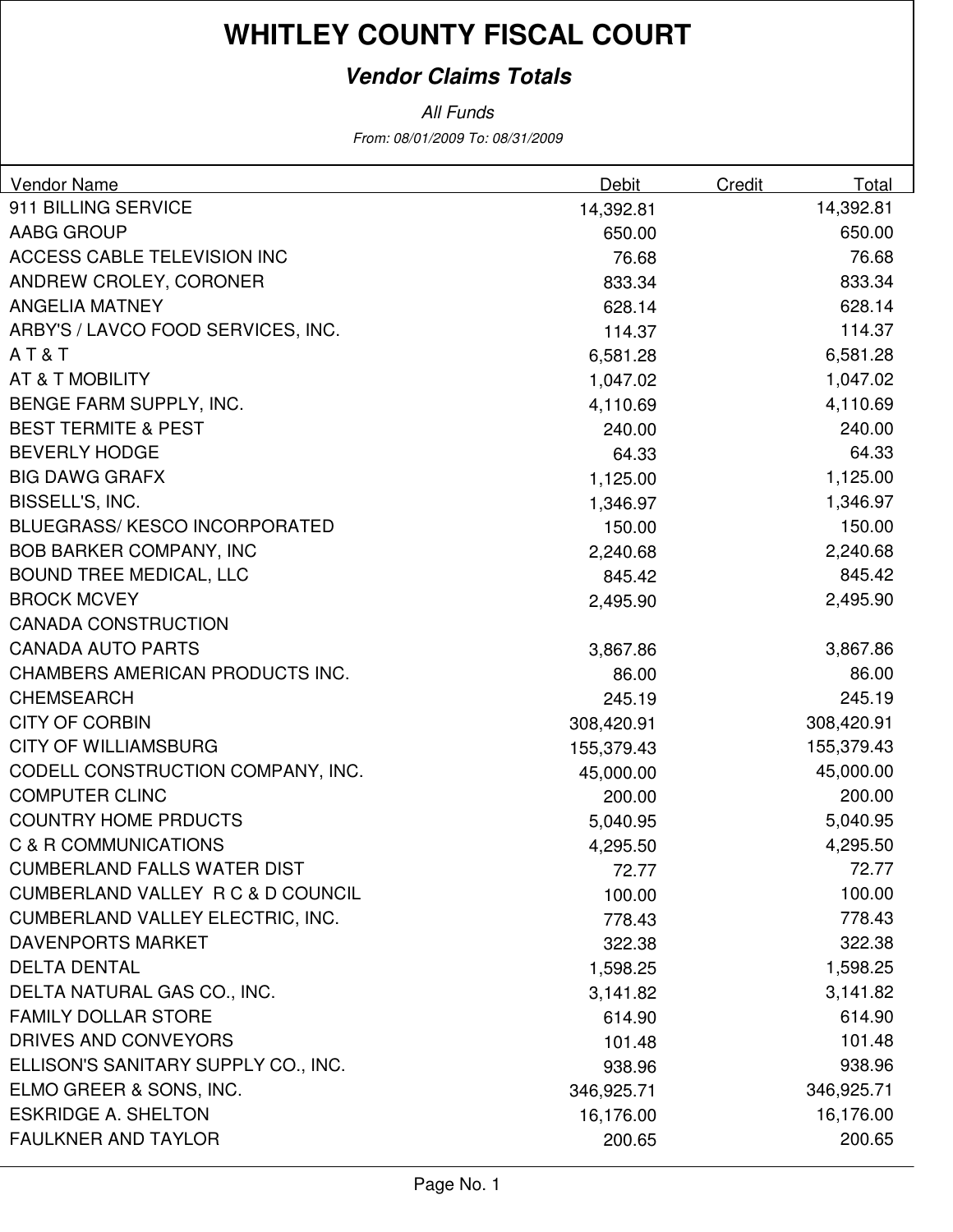#### **Vendor Claims Totals**

| <b>Vendor Name</b>                       | <b>Debit</b> | <b>Credit</b> | <b>Total</b> |
|------------------------------------------|--------------|---------------|--------------|
| <b>FELICIA EATON</b>                     | 73.44        |               | 73.44        |
| <b>FLEETONE</b>                          | 17,556.06    |               | 17,556.06    |
| G & K SERVICES, INC                      | 1,240.10     |               | 1,240.10     |
| G & C SUPPLY CO. INC.                    | 3,706.55     |               | 3,706.55     |
| <b>GLOBAL EQUIPMENT CO</b>               | 923.63       |               | 923.63       |
| <b>GRETA PRICE</b>                       | 637.50       |               | 637.50       |
| G & S TIRE INC.                          | 30.75        |               | 30.75        |
| <b>HARDEE'S</b>                          | 501.40       |               | 501.40       |
| HARP ENTERPRISES, INC.                   | 415.74       |               | 415.74       |
| <b>HARVEY'S CHEVRON</b>                  | 40.00        |               | 40.00        |
| HEALTH PROFESSIONALS LLC                 | 10,070.78    |               | 10,070.78    |
| HINKLE CONTRACTING CORPORATION           | 8,480.17     |               | 8,480.17     |
| <b>HOBART CORP</b>                       | 1,225.36     |               | 1,225.36     |
| <b>HOLSTON GASES</b>                     | 1,303.64     |               | 1,303.64     |
| <b>HUMANA</b>                            | 37,775.10    |               | 37,775.10    |
| WILLIAMSBURG IGA                         | 174.11       |               | 174.11       |
| INDUSTRAIL TOOL BOX, INC.                | 114.59       |               | 114.59       |
| INNOVATIVE COMMUNICATIONS, INC           | 949.37       |               | 949.37       |
| <b>INTERACT PUBLIC SAFETY SYSTEMS</b>    | 2,640.00     |               | 2,640.00     |
| <b>INTERSTATE CONSTRUCTION PRODUCTS</b>  | 73.00        |               | 73.00        |
| <b>IRENE PEACE</b>                       | 600.00       |               | 600.00       |
| <b>JESSICA HILL - TAYLOR</b>             | 55.08        |               | 55.08        |
| <b>JLG IDENTIFICATION SOLUTIONS, INC</b> | 8,102.06     |               | 8,102.06     |
| <b>JOE HILL ELECTRICAL</b>               | 10,422.09    |               | 10,422.09    |
| JOHNNY WHEELS OF WILLIAMSBURG, INC       | 1,021.45     |               | 1,021.45     |
| <b>JUDY BRIMM</b>                        | 358.58       |               | 358.58       |
| KAY SCHWARTZ, COUNTY CLERK               | 74.00        |               | 74.00        |
| KELLWELL FOOD MANAGEMENT                 | 28,810.80    |               | 28,810.80    |
| <b>KELLY HARRISON</b>                    | 38.06        |               | 38.06        |
| <b>KEN TEN ADVERTISING</b>               | 1,071.41     |               | 1,071.41     |
| KU                                       | 8,520.26     |               | 8,520.26     |
| <b>KFC</b>                               | 159.96       |               | 159.96       |
| KIMBELL MIDWEST                          | 531.70       |               | 531.70       |
| KING'S TIRE RECYCLING INC                | 105.00       |               | 105.00       |
| KNOX-WHITLEY HUMANE ASSOCAITION, INC,    | 7,500.00     |               | 7,500.00     |
| KY JAILERS ASSOC.                        | 200.00       |               | 200.00       |
| <b>KYLE KINNEY</b>                       | 58.42        |               | 58.42        |
| KENTUCKY RETIREMENT SYSTEM               | 243.00       |               | 243.00       |
| <b>KENTUCKY STATE TREASURER</b>          | 107,443.68   |               | 107,443.68   |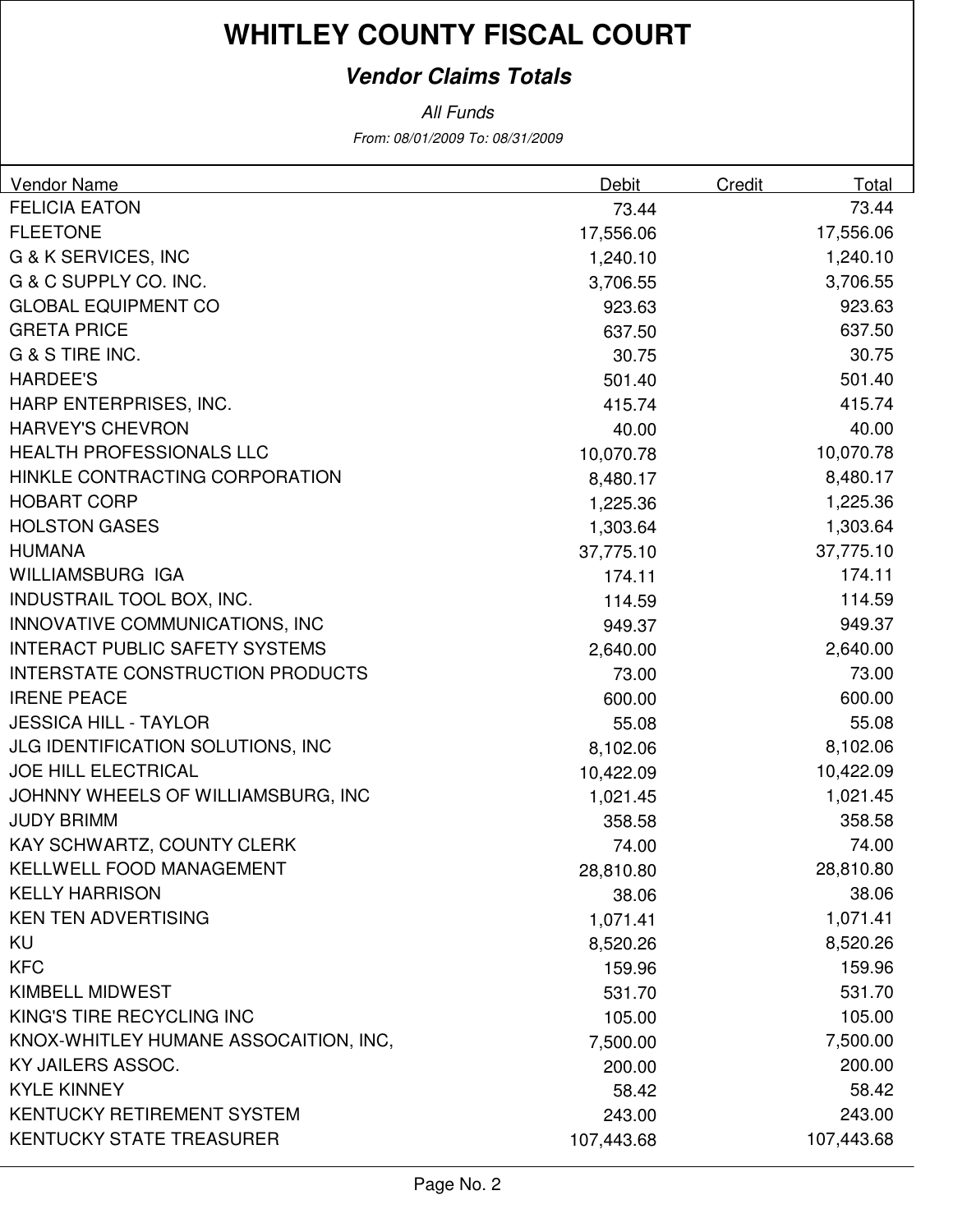#### **Vendor Claims Totals**

| Vendor Name                        | Debit     | Credit | Total     |
|------------------------------------|-----------|--------|-----------|
| LAWRENCE HODGE, SHERIFF            | 92,834.78 |        | 92,834.78 |
| <b>LONDON RADIO SERVICE</b>        | 15,176.00 |        | 15,176.00 |
| <b>LYTTLE'S TELEPHONE</b>          | 200.00    |        | 200.00    |
| <b>MARIENE JEWEL</b>               | 50.00     |        | 50.00     |
| <b>MCDONALD'S</b>                  | 90.00     |        | 90.00     |
| <b>MISTY GAVIN</b>                 | 27.00     |        | 27.00     |
| <b>MOBILE SATELLITE VENTURES</b>   | 77.79     |        | 77.79     |
| <b>MORGAN TRUCK PARTS</b>          | 314.00    |        | 314.00    |
| <b>NEWS JOURNAL</b>                | 17,584.22 |        | 17,584.22 |
| <b>NEWWAVE COMMUNICATIONS</b>      | 35.74     |        | 35.74     |
| NORTHERN SAFETY CO                 | 947.48    |        | 947.48    |
| <b>OSCAR DAVENPORT</b>             | 267.61    |        | 267.61    |
| <b>OWENS AUTO PARTS</b>            | 1,388.33  |        | 1,388.33  |
| PATTERSON CREEK VFD                | 200.00    |        | 200.00    |
| PATTON CHESTNUT BINDER, INC.       | 8,238.00  |        | 8,238.00  |
| <b>PAUL STEELY FORD</b>            | 38.50     |        | 38.50     |
| PHIL BRENNENSTUHL                  | 159.50    |        | 159.50    |
| PIZZA HUT                          | 320.92    |        | 320.92    |
| POFF CARTING SERVICE               | 617.80    |        | 617.80    |
| PREFERRED LAB SERVICE              | 450.00    |        | 450.00    |
| PREWITT FARM SUPPLY                | 99.95     |        | 99.95     |
| PROFESSIONAL HOME HEALTH           |           |        |           |
| PROFESSIONAL LAZER PRINTER SERVICE | 183.86    |        | 183.86    |
| <b>QUALITY CARE AUTO SERVICE</b>   | 3,794.89  |        | 3,794.89  |
| <b>QUILL CORPORATION</b>           | 2,517.47  |        | 2,517.47  |
| <b>RADIO SHACK</b>                 | 159.98    |        | 159.98    |
| REM COMPANY, INC.                  | 526.83    |        | 526.83    |
| RIVERBEND FARMS                    | 2,000.00  |        | 2,000.00  |
| <b>RIVERSIDE PRODUCE</b>           | 369.36    |        | 369.36    |
| <b>ROCKY BROWN</b>                 | 225.00    |        | 225.00    |
| <b>ROGER WELLS</b>                 | 259.20    |        | 259.20    |
| RONNIE MOSES, P V A                | 12,898.90 |        | 12,898.90 |
| SAFELITE AUTOGLASS                 | 182.00    |        | 182.00    |
| <b>SARAH BENNETT</b>               | 85.32     |        | 85.32     |
| <b>SGT JOES</b>                    | 8,607.20  |        | 8,607.20  |
| <b>SMITH'S AUTO SERVICE</b>        | 1,375.79  |        | 1,375.79  |
| SOUTHEASTERN EMERGENCY EQUIP.      | 2,137.55  |        | 2,137.55  |
| SOUTHEASTERN KY MAINTENANCE        | 160.00    |        | 160.00    |
| SOUTH EASTERN JANITORIAL SUPPLY    | 918.95    |        | 918.95    |